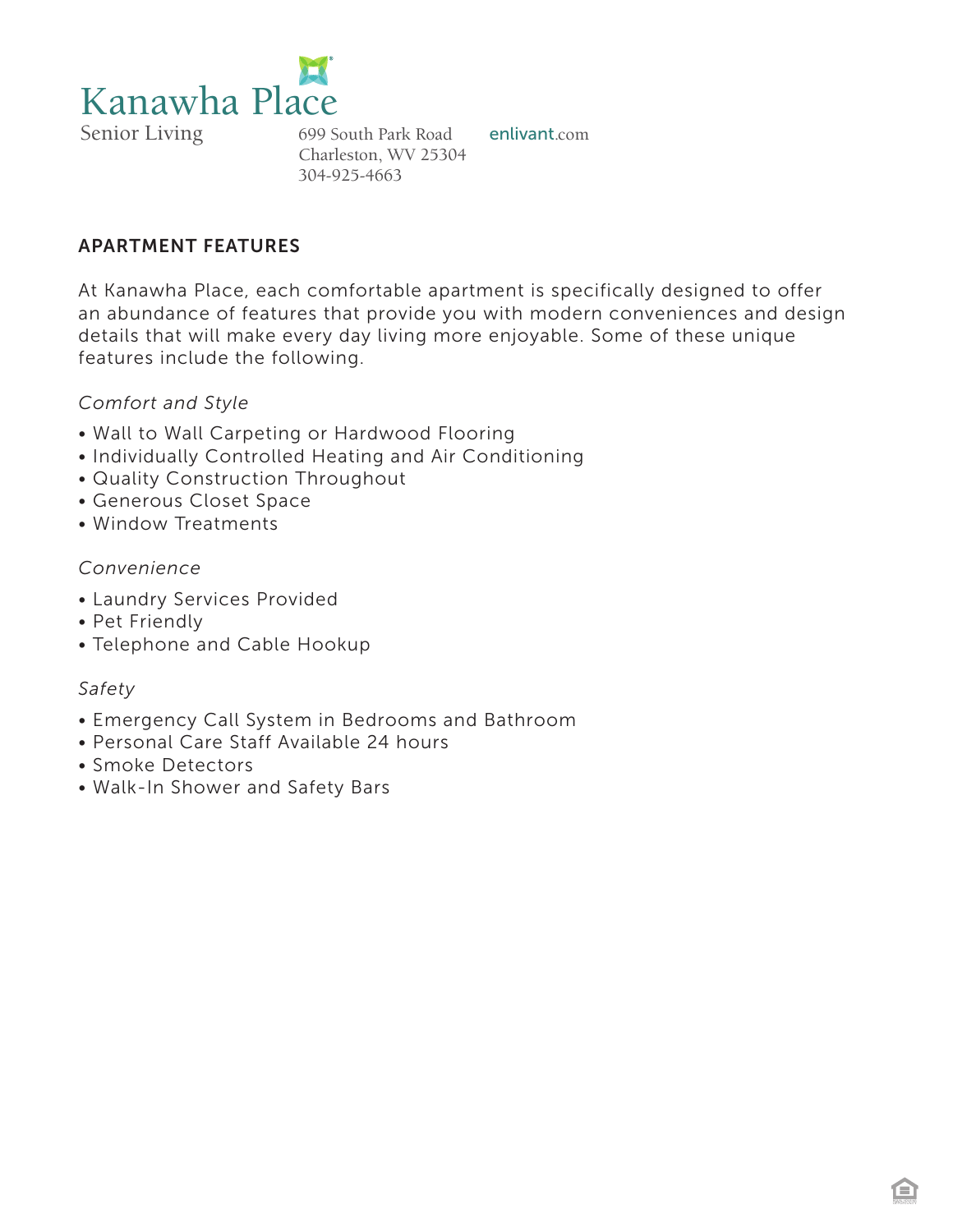



# Studio Shared Bath

One Bath 192 Square Feet (approximately)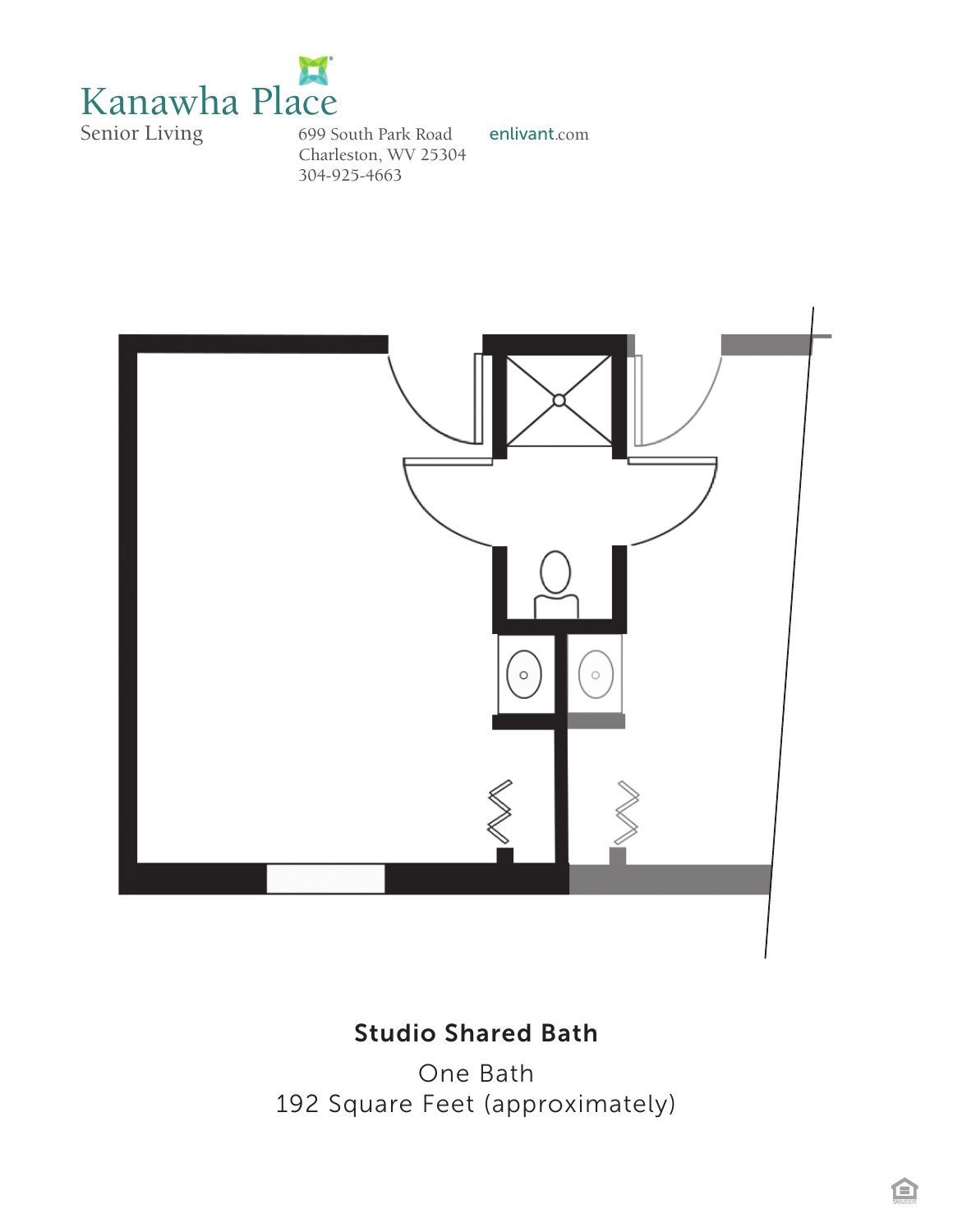



## Studio

One Bath 202 Square Feet (approximately)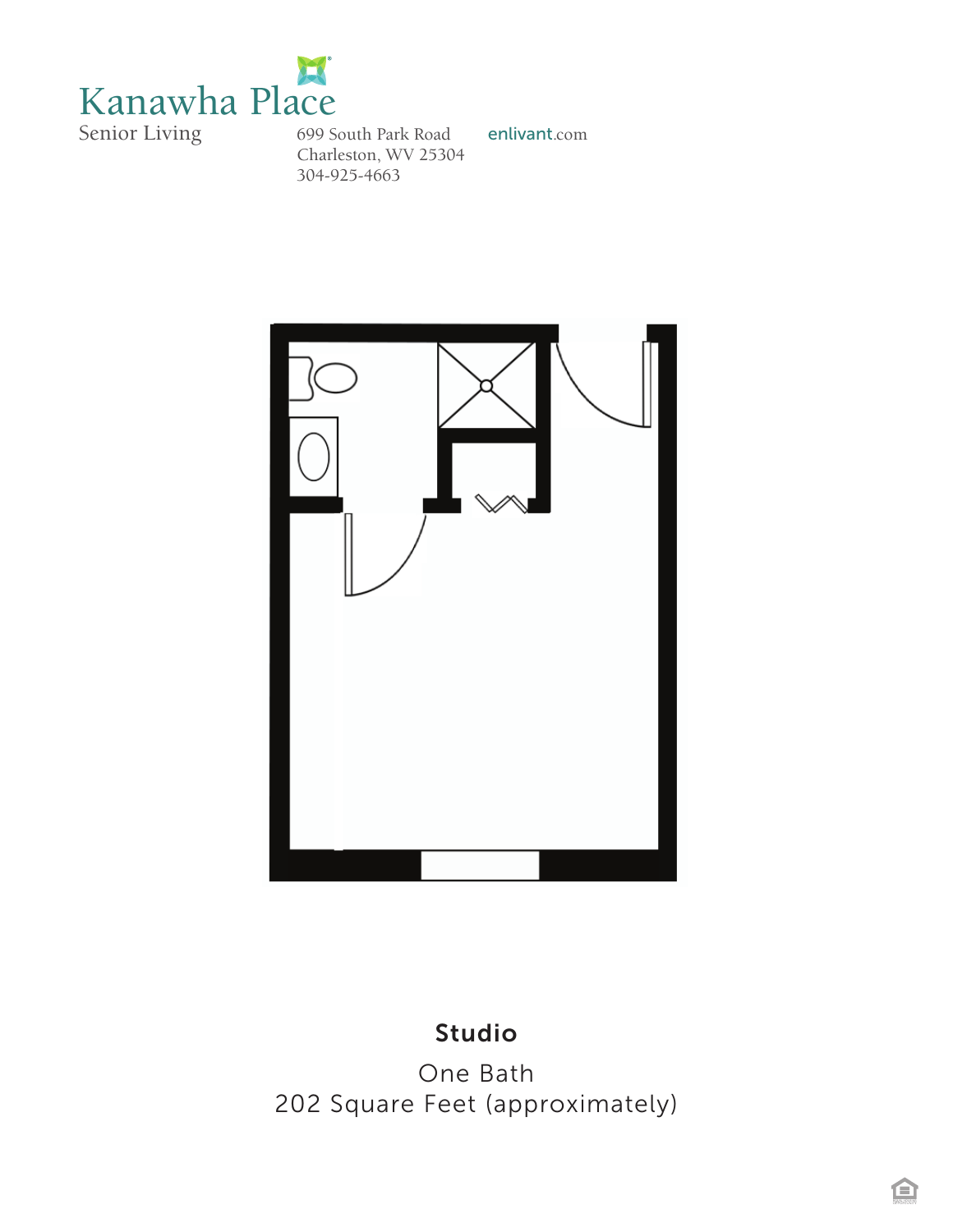



## Studio Deluxe

One Bath 230 Square Feet (approximately)